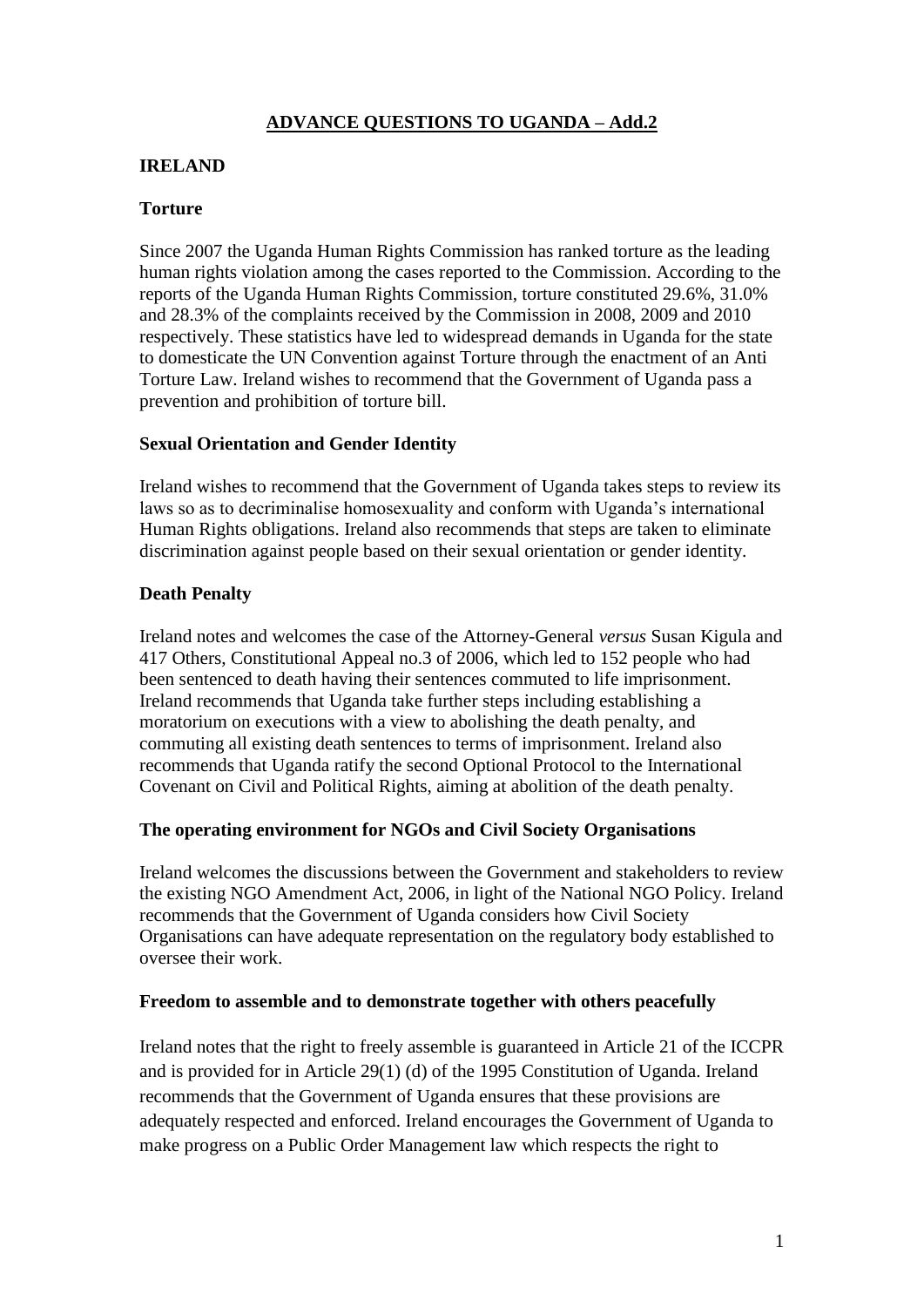assembly and demonstration while safeguarding citizen"s rights to protection and safety.

#### **Freedom of expression and speech**

Ireland notes the existence of laws in Uganda that can serve the purpose of restricting the freedom of the media. Ireland recommends that these laws be revised and the Government of Uganda take steps to abolish laws criminalising defamation and insult, and to fully comply with legislation that protects the freedom of expression.

## **NETHERLANDS**

## **Sexual Orientation and Gender Identity**

We take note of paragraph 105 of the national report that deals with sexual orientation issues and states that "such practices" ("same sex relations") are a matter of private choice, while elsewhere stating that same sex relations are prohibited in the Penal Code and same sex marriage is prohibited by the Constitution. We commend the Government of Uganda on their approach on the Bahati Bill. At the same time, the UNCT, OHCHR and CEDAW have expressed concerns about discrimination and violence against individuals in Uganda based on their sexual orientation or gender identity (see paragraph 23 of the OHCHR-compilation). OHCHR and CEDAW have called on Uganda to decriminalize homosexual behavior (paragraph 59 of the OHCHR-compilation). Is the Government of Uganda to follow up on this recommendation? What protections are in place for those who are discriminated against or attacked on the grounds of their sexual orientation and gender identity?

## **Civil and political rights – freedom to assemble**

Paragraphs 58 to 63 of the national report discuss the freedom to assemble and to demonstrate together with others peacefully and unarmed and accountability for human rights infringements in this context. While the constitution clearly defines the right to assembly, the Police Act, Statutory Instruments and the Police behaviour and attitude are more restrictive. However, according to a Constitutional Court ruling in 2008, some sections of the Police Act limits the rights of freedoms of assembly unjustifiably by giving the Inspector General of Police unilateral powers to prohibit any assembly or procession, and that these powers were "prohibitive" rather than "regulatory". The Court ruling has never been followed. Any demonstration for which UPF has not granted permission is deemed 'unlawful' by the UPF, though the law requires the organizers of public assemblies and demonstrations to inform the UPF in order to facilitate arrangements for their peaceful conduct, which is different from seeking permission. The Public Order Management Bill, gazetted on April 29, if enacted, will limit the freedoms to assemble significantly.Could the GoU elaborate on the seemingly unwillingness to follow the Constitution and the Constitutional Court Ruling (Petition No9/05) with regard to the freedom of assembly?Is the GoU willing to revise the bill before tabling it in Parliament, as the Bill, in its current form will infringe on freedom of association and assembly in Uganda according to the UHRC (Annual Report 2010), and it will violate Article 92 of the 1995 Constitution of